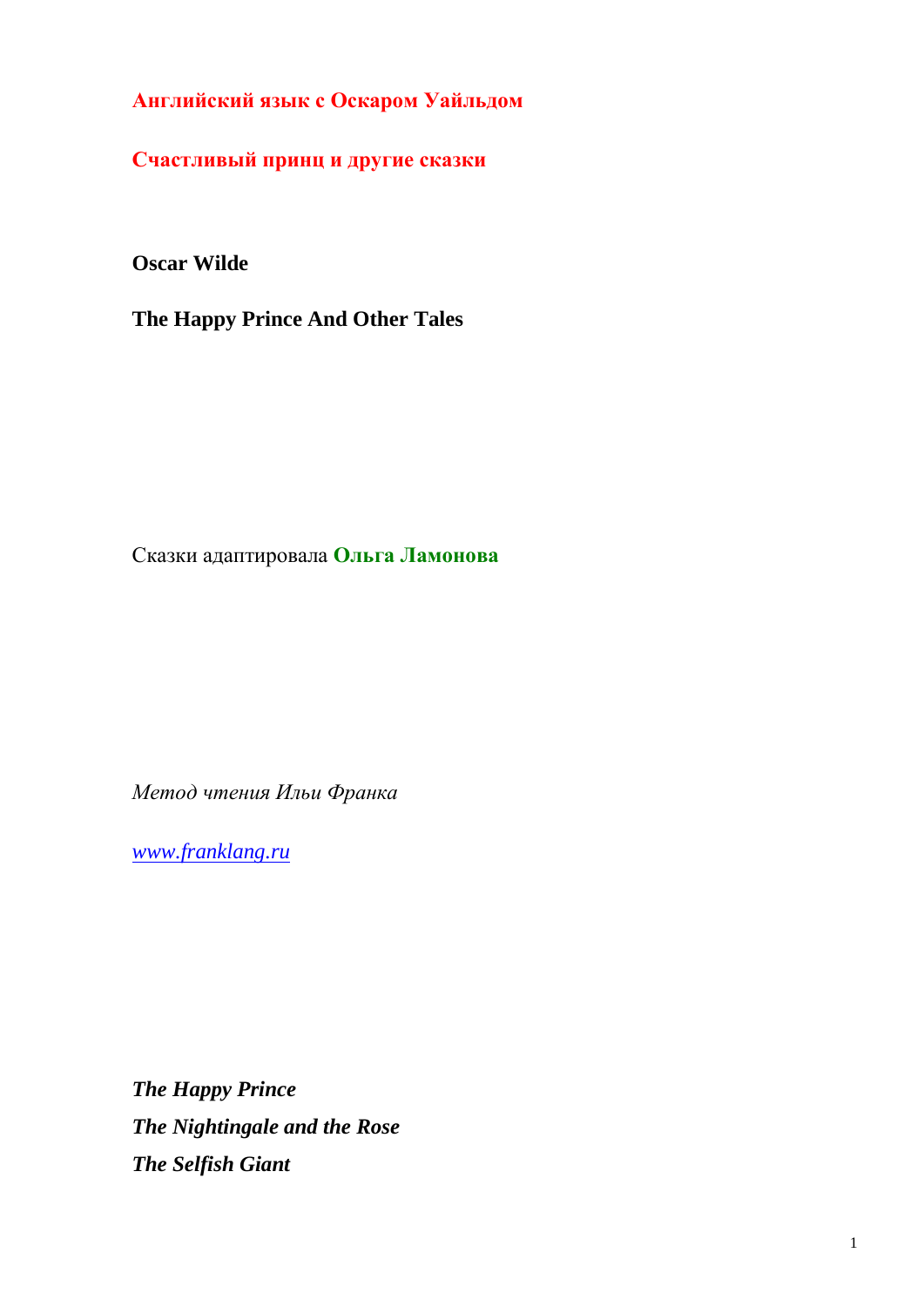*The Devoted Friend The Remarkable Rocket*

## **The Happy Prince**

## **(Счастливый Принц)**

HIGH above the city (высоко над городом; *high — высокий, находящийся в вышине, на высоте*), on a tall column (на высокой колонне), stood the statue of the Happy Prince (стояла статуя Счастливого Принца; *to stand*). He was gilded all over with thin leaves of fine gold (он был полностью покрыт тонкими листочками чистого золота; *to gild — золотить, украшать; leaf — лист, fine — тонкий, утонченный; превосходный; чистый, беспримесный*), for eyes he had two bright sapphires (вместо глаз у него были два ярких сапфира), and a large red ruby glowed on his sword-hilt (и большой красный рубин светился/рдел на рукоятке его шпаги; *to glow — раскаляться докрасна; светиться, сверкать; рдеть; sword — меч; шпага*).

He was very much admired indeed (им очень восхищались, конечно).

`He is as beautiful as a weathercock (он столь же прекрасен, как флюгер; *weather — погода, cock — петух*),' remarked one of the Town Councillors (заметил/высказался один из Городских Советников) who wished to gain a reputation (который желал приобрести репутацию) for having artistic tastes (/человека/, обладающего художественным вкусом; *artistic артистический; любящий и понимающий искусство*); `only not quite so useful (только не очень полезен; *quite — вполне, совершенно*),' he added (добавил он), fearing lest people should think him unpractical (опасаясь, как бы люди не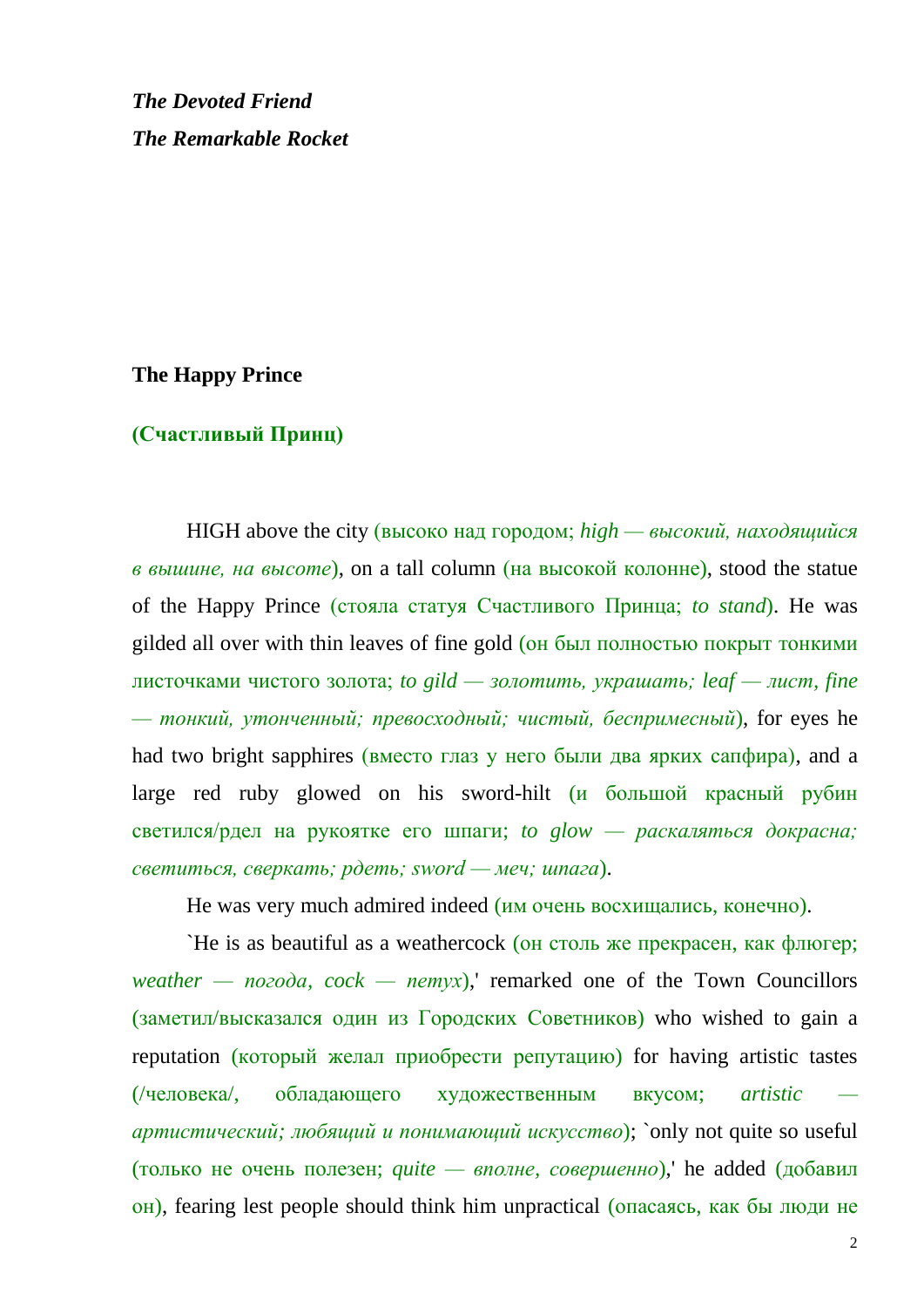подумали, что он непрактичен; *to fear — бояться*), which he really was not (каковым он, конечно же, не был).

column  $\lceil 'k \rceil$  statue  $\lceil 'stat[i] \rceil$  sapphire  $\lceil 'sæfa \rceil$  weathercock  $['$ weðəkək $]$  councillor  $['$ kavns $(9)$ lə $]$ 

**HIGH above the city, on a tall column, stood the statue of the Happy Prince. He was gilded all over with thin leaves of fine gold, for eyes he had two bright sapphires, and a large red ruby glowed on his sword-hilt.**

**He was very much admired indeed.**

**`He is as beautiful as a weathercock,' remarked one of the Town Councillors who wished to gain a reputation for having artistic tastes; `only not quite so useful,' he added, fearing lest people should think him unpractical, which he really was not.**

`Why can't you be like the Happy Prince (почему ты не можешь быть похожим на Счастливого Принца; *like — подобный, похожий*)?' asked a sensible mother (спрашивала разумная мать) of her little boy (у своего маленького сына: «мальчугана») who was crying for the moon (который требовал невозможного: «кричал/требовал, чтобы ему дали луну»; *to cry кричать, to cry for — молить, настойчиво требовать, moon — луна*). `The Happy Prince never dreams of crying for anything (Счастливому Принцу никогда и в голову не придет требовать чего-нибудь; *to dream — видеть сон, мечтать; преим. в отриц. предложениях: думать*).'

`I am glad there is some one in the world (я рад, что в этом мире есть хоть кто-то) who is quite happy (кто совершенно счастлив),' muttered a disappointed man (пробормотал разочаровавшийся человек; *to disappoint разочаровывать*) as he gazed at the wonderful statue (уставившись: «пока он пристально смотрел» на удивительную/изумительную статую; *wonder чудо*).

3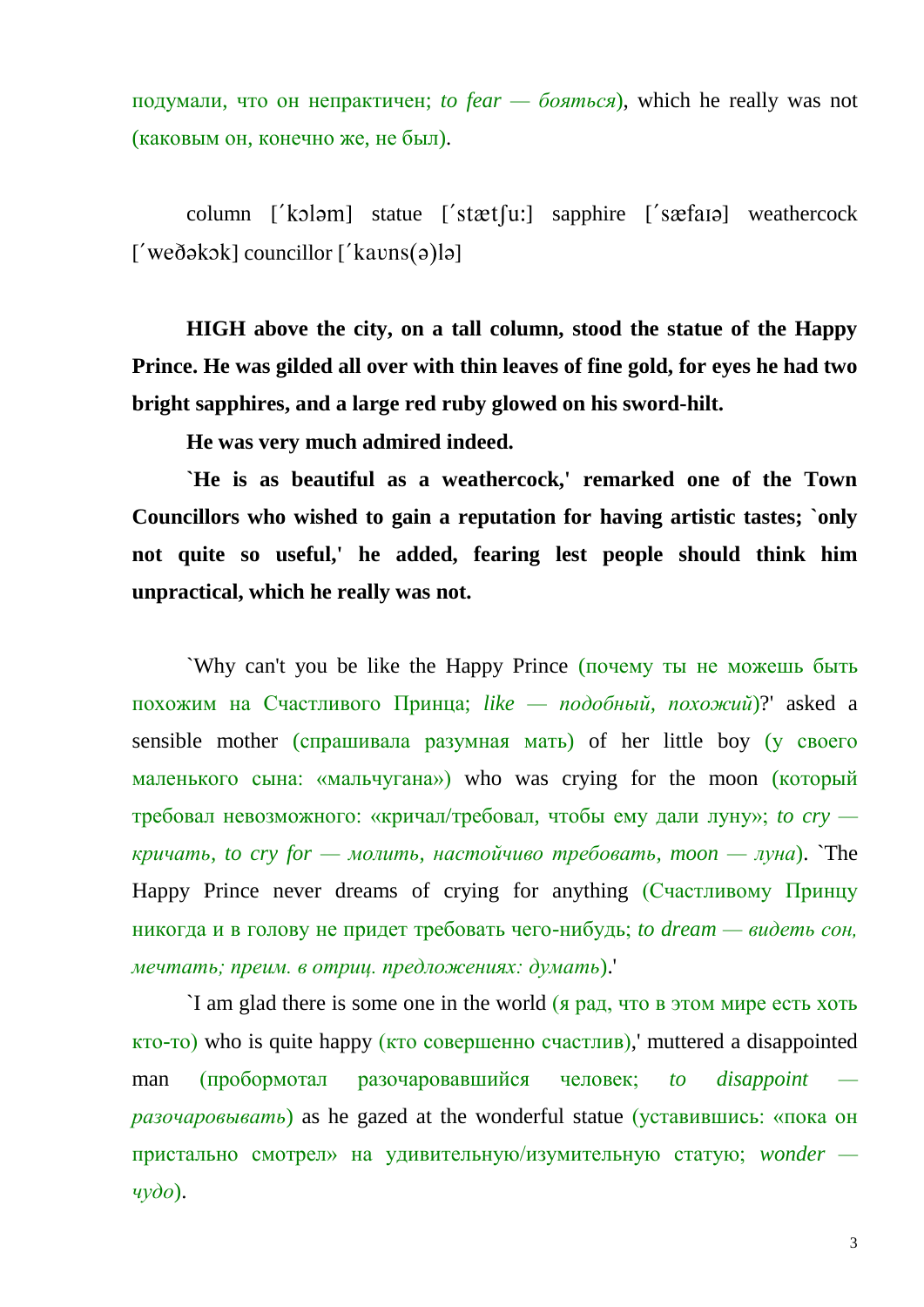`He looks just like an angel (он очень похож на ангела: «он выглядит точно как ангел»; *to look — смотреть, to look like — быть похожим, напоминать*),' said the Charity Children (говорили Приютские Дети; *charity благотворительность, благотворительное учреждение*) as they came out of the cathedral (выходя: «когда они вышли» из собора) in their bright scarlet cloaks (в /своих/ ярко-алых накидках), and their clean white pinafores (и /своих/ чистых белых передниках).

`How do you know (откуда вы знаете)?' said the Mathematical Master (сказал Учитель Математики; *master — хозяин; учитель*), `you have never seen one (вы никогда не видели /хотя бы/ одного ангела; *one — зд. используется со значением «ангел» во избежание повторения*).'

prince [ $prins$ ] disappointed [ $ds^2$  point d] cathedral  $[k^2 \theta : dr^2]$  pinafore  $[$  pməfo: $]$ 

**`Why can't you be like the Happy Prince?' asked a sensible mother of her little boy who was crying for the moon. `The Happy Prince never dreams of crying for anything.'**

**`I am glad there is some one in the world who is quite happy,' muttered a disappointed man as he gazed at the wonderful statue.**

**`He looks just like an angel,' said the Charity Children as they came out of the cathedral in their bright scarlet cloaks, and their clean white pinafores.**

**`How do you know?' said the Mathematical Master, `you have never seen one.'**

`Ah! but we have, in our dreams (ах, кончено же /видели/, в своих: «наших» снах),' answered the children (ответили дети); and the Mathematical Master frowned (и Учитель Математики нахмурился) and looked very severe (и выглядел очень строгим/суровым = принял строгий вид), for he did not approve of children dreaming (так как он не одобрял детских снов).

4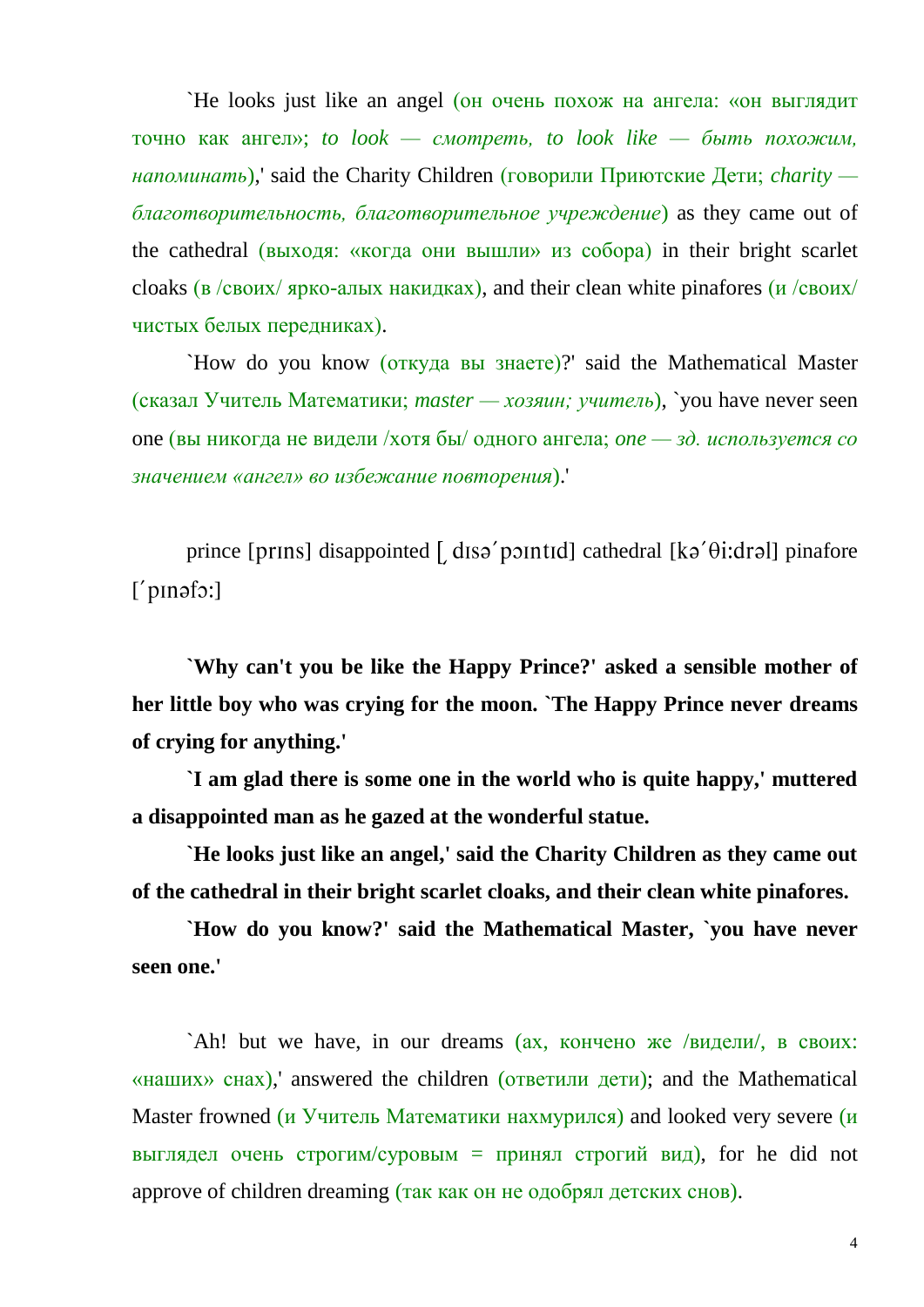One night there flew over the city a little Swallow (однажды ночью над этим городом пролетала маленькая Ласточка */в дальнейшем будет переводиться как «маленький Ласточка», так как в сказке это существо*   $MY/KCKO2O$  poda/; *to*  $fly$  — *лететь*). His friends had gone away to Egypt (его друзья улетели в Египет; *to go — идти, направляться*) six weeks before (шесть недель /тому/ назад; *before — раньше, прежде*), but he had stayed behind (а он задержался; *to stay behind — отстать от компании, остаться: «остаться позади»*), for he was in love with the most beautiful Reed (так как был влюблен в прекраснейшую Камышинку; *reed — тростник, камыш /в сказке это существо женского рода/*). He had met her early in the spring (он встретил ее ранней весной; *to meet*) as he was flying down the river (когда летел вдоль речки; *down — указывает на движение: вниз, в одном направлении, вдоль*) after a big yellow moth (за большим желтым мотыльком), and had been so attracted by her slender waist (и была настолько привлечен ее стройной талией; *to attract — притягивать, прельщать*) that he had stopped to talk to her (что остановился поговорить с ней).

mathematical  $[m\mathcal{B}(\mathcal{A})][T]$  frown  $[T\mathcal{A}(\mathcal{A})]$  swallow  $[T\mathcal{A}(\mathcal{A})]$  moth  $[m3\theta]$ 

**`Ah! but we have, in our dreams,' answered the children; and the Mathematical Master frowned and looked very severe, for he did not approve of children dreaming.**

**One night there flew over the city a little Swallow. His friends had gone away to Egypt six weeks before, but he had stayed behind, for he was in love with the most beautiful Reed. He had met her early in the spring as he was flying down the river after a big yellow moth, and had been so attracted by her slender waist that he had stopped to talk to her.**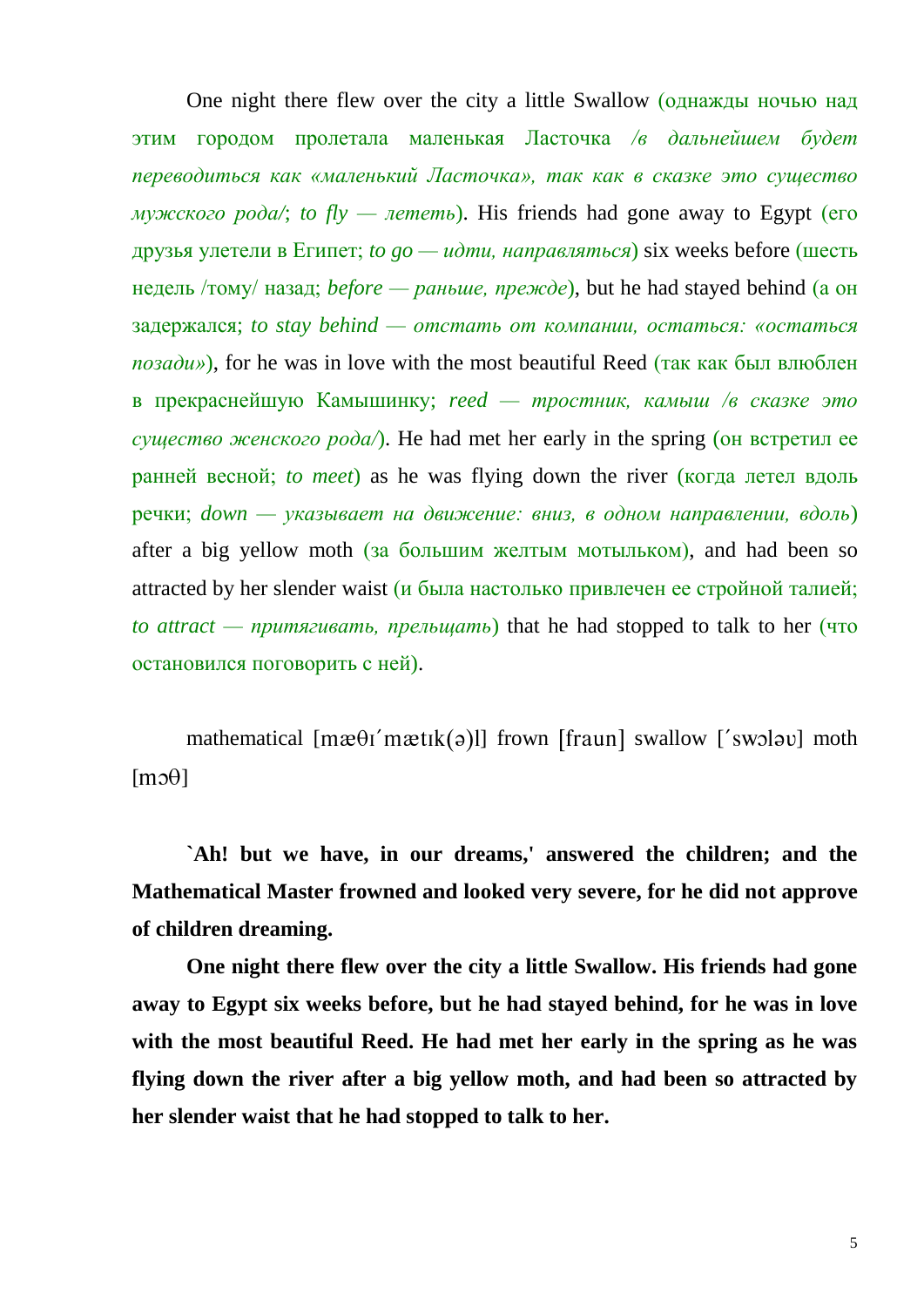`Shall I love you (могу ли я полюбить тебя)?' said the Swallow (сказал Ласточка), who liked to come to the point at once (которому /всегда/ нравилось сразу же переходить к сути дела; *point — точка; острие; /главный/ вопрос*), and the Reed made him a low bow (и Камышинка отвесила: «сделала» ему низкий поклон = низко поклонилась; *to make*). So he flew round and round her (тогда он стал кружить вокруг: «летать вокруг и вокруг» нее; *to fly*), touching the water with his wings (касаясь воды /своими/ крыльями), and making silver ripples (и оставляя /на воде/ серебряную/серебристую рябь; *to make делать, создавать*). This was his courtship (так он выражал ей свою любовь: «это было его ухаживание»), and it lasted all through the summer (и оно продолжалось все лето; *to last — продолжаться, длиться; all through — в течение, в продолжение: «полностью сквозь»*).

`It is a ridiculous attachment (что за смехотворная привязанность; *to attach — прикреплять, attachment — прикрепление; привязанность*),' twittered the other Swallows (щебетали другие Ласточки), `she has no money (у нее нет денег), and far too many relations (и слишком уж много родственников; *relation — отношение, связь; родственник, родственница*);' and indeed the river was quite full of Reeds (и действительно, та речка изобиловала Камышинками: «была весьма полна Тростником»; *full — полный,*   $\alpha$  *заполненный*). Then, when the autumn came (затем, когда пришла = *наступила* осень; *to come*), they all flew away (они все улетели; *to fly — летать, лететь;*   $to fly$  *away* — *улететь; away* — *прочь*).

ripple  $\lceil$  r<sub>Ip</sub>(a)l] courtship  $\lceil$  ko:t $\lceil$ Ip] ridiculous  $\lceil$  r<sub>I</sub> d<sub>I</sub>kjulas] attachment  $\lceil$ ə' tætsmənt $\rceil$ 

**`Shall I love you?' said the Swallow, who liked to come to the point at once, and the Reed made him a low bow. So he flew round and round her, touching the water with his wings, and making silver ripples. This was his courtship, and it lasted all through the summer.**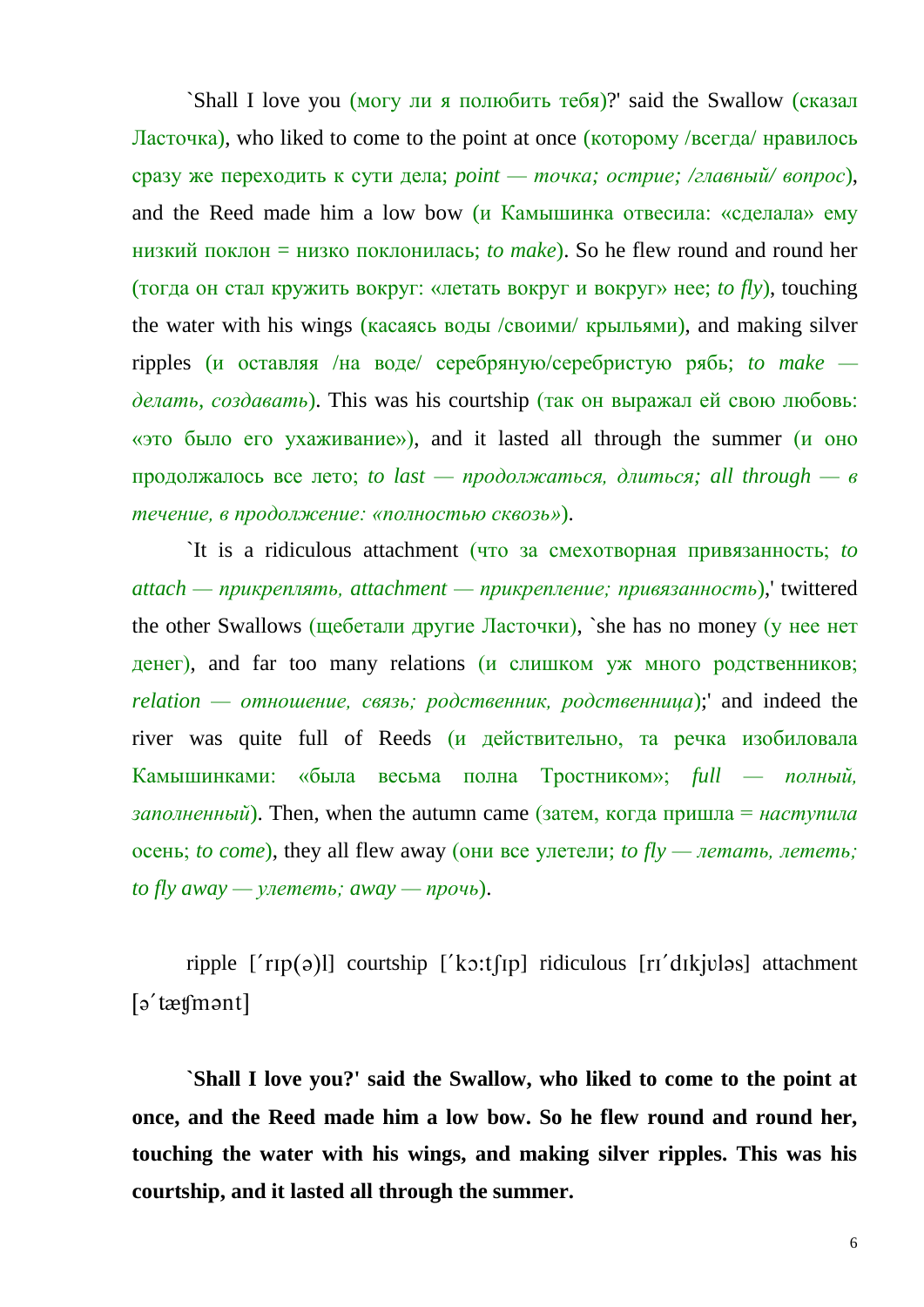**`It is a ridiculous attachment,' twittered the other Swallows, `she has no money, and far too many relations;' and indeed the river was quite full of Reeds. Then, when the autumn came, they all flew away.**

After they had gone (после того как они улетели) he felt lonely (он почувствовал себя одиноким; *to feel — чувствовать*), and began to tire of his lady-love (и начал тяготиться своей возлюбленной; *to begin; to tire утомлять/ся/, терять интерес; lady — дама; love — любовь*). `She has no conversation (с ней не поговоришь: «у нее нет разговора»),' he said (сказал он), `and I am afraid that she is a coquette  $(\mu \times 6000c)$ , что она кокетлива = непостоянна; *coquette — кокетка*), for she is always flirting with the wind (так как она всегда заигрывает с ветром; *to flirt — флиртовать, кокетничать*).' And certainly  $(u, \text{Rone}, w)$ , whenever the wind blew (всякий раз, когда дул ветер; *to blow*), the Reed made the most graceful curtsies (Камышинка делала весьма грациозные реверансы; *grace — грация, изящество*).

`I admit that she is domestic (я признаю/допускаю, что она /очень/ домашняя = домосед; *domestic — домашний, семейный*),' he continued (продолжал он), `but I love travelling (но я люблю путешествовать), and my wife, consequently (и моя жена, следовательно), should love travelling also (также должна любить путешествовать).'

`Will you come away with me (ты полетишь со мною; *to come приходить, идти, to come away — уходить*)?' he said finally to her (сказал он наконец ей; *final — последний, заключительный*); but the Reed shook her head (но Камышинка покачала головой; *to shake — трясти; качать /головой/*), she was so attached to her home (она была столь привязана к дому: «к своему дому»).

conversation  $[\text{konvə}'\text{ser}](\phi)$ n coquette  $[\text{kov}'\text{ket}]$  curtsy  $[\text{ko:ts1}]$ consequently  $\lceil$  konsikwantli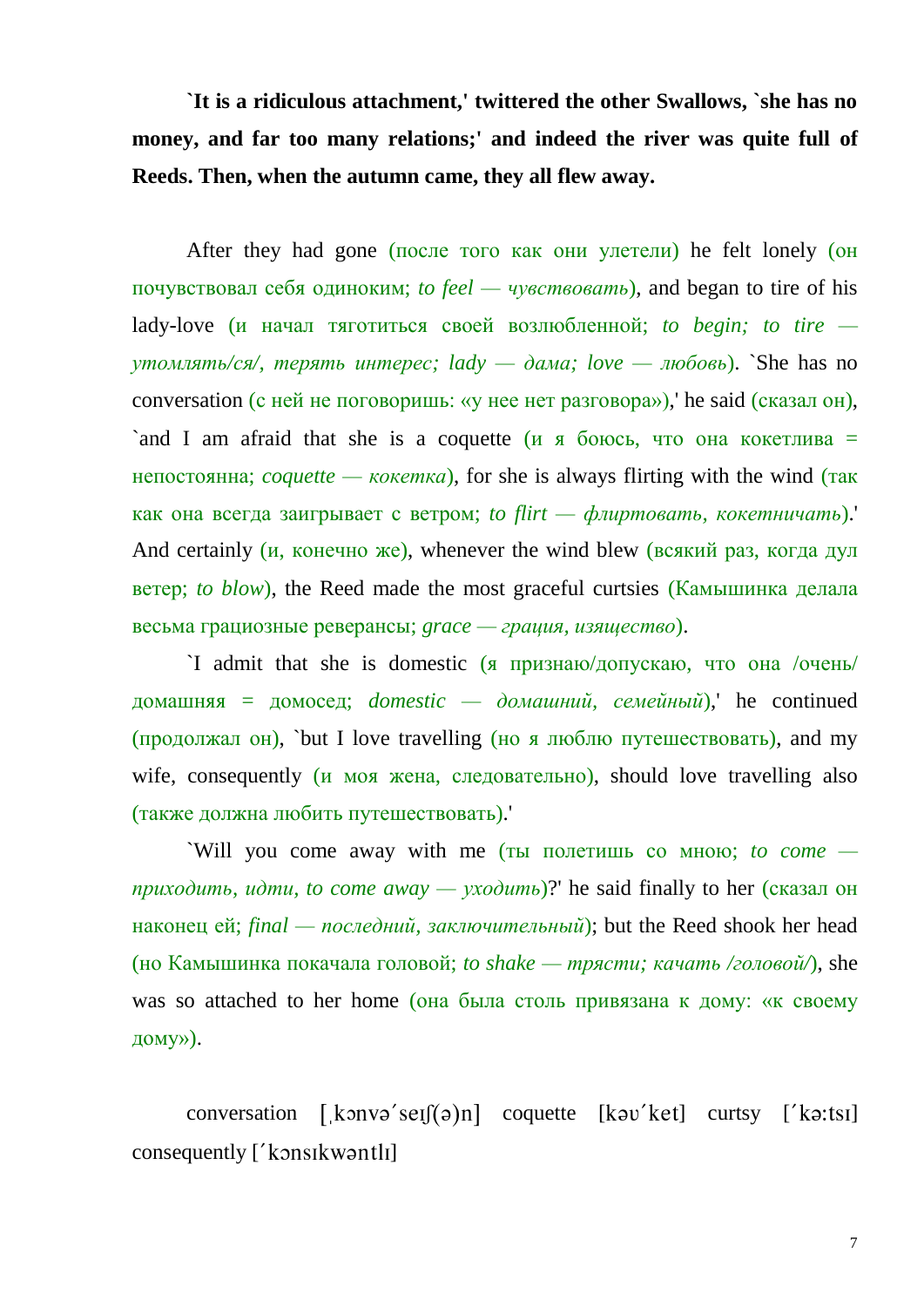**After they had gone he felt lonely, and began to tire of his lady-love. `She has no conversation,' he said, `and I am afraid that she is a coquette, for she is always flirting with the wind.' And certainly, whenever the wind blew, the Reed made the most graceful curtsies. `I admit that she is domestic,' he continued, `but I love travelling, and my wife, consequently, should love travelling also.'** 

**`Will you come away with me?' he said finally to her; but the Reed shook her head, she was so attached to her home.**

`You have been trifling with me (ты играла с моими чувствами: «со мной»; *to trifle — шутить, не принимать всерьез, играть; trifle — пустяк*),' he cried (крикнул/воскликнул он), `I am off to the Pyramids (и я лечу к Пирамидам; *to be off — уходить, отправляться*). Good-bye (прощай)!' and he flew away (и он улетел /прочь/).

All day long he flew (он летел целый день), and at night-time he arrived at the city (и к ночи он прибыл в город; *time — время*).

`Where shall I put up (где же я остановлюсь /на ночлег/; *to put up /at/ останавливаться /в гостинице/*)?' he said; `I hope the town has made preparations (я надеюсь, что город подготовился /к встрече/: «произвел приготовления»; *to prepare — приготавливать, готовить заранее*).'

Then he saw the statue on the tall column (затем он увидел статую на высокой колонне; *to see*).

`I will put up there (я остановлюсь там),' he cried (воскликнул он); `it is a fine position (это прекрасное место; *position — положение*) with plenty of fresh air (и тут много свежего воздуха: «с изобилием свежего воздуха»; *plenty изобилие, множество*).' So he alighted (тогда он сел/приземлился; *to alight приземляться, садиться; совершать посадку*) just between the feet of the Happy Prince (как раз между ступней = *у ног* Счастливого Принца; *foot нога, ступня*).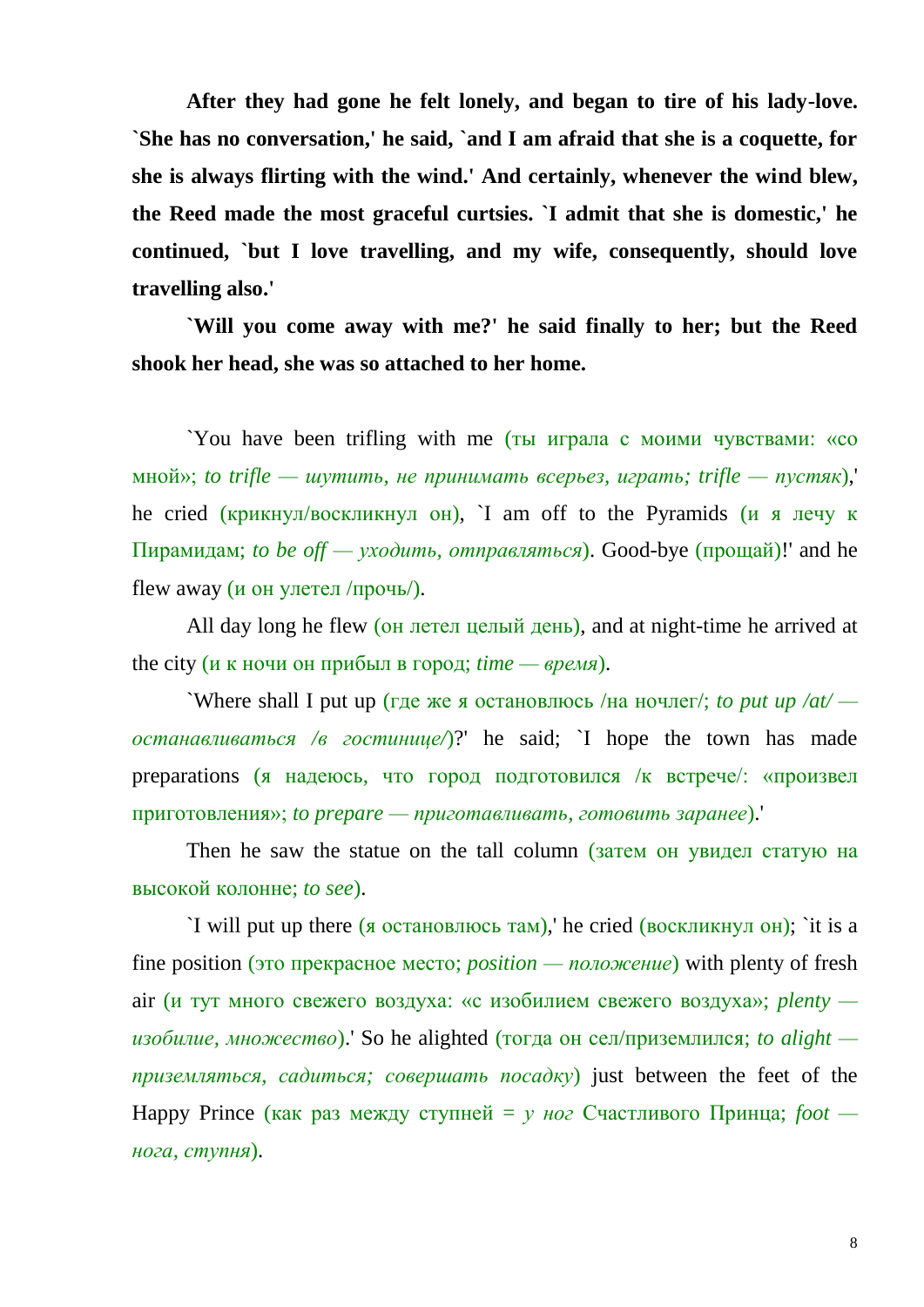trifling  $\lceil$  traiflin pyramid  $\lceil$  piromid column  $\lceil$  kolom alight  $\lceil$  alight  $\lceil$  alight  $\lceil$ 

**`You have been trifling with me,' he cried, `I am off to the Pyramids. Good-bye!' and he flew away.**

**All day long he flew, and at night-time he arrived at the city. `Where shall I put up?' he said; `I hope the town has made preparations.'**

**Then he saw the statue on the tall column. `I will put up there,' he cried; `it is a fine position with plenty of fresh air.' So he alighted just between the feet of the Happy Prince.**

`I have a golden bedroom (у меня золотая спальня; *gold — золото*),' he said softly to himself (сказал он тихо /сам себе/; *soft — мягкий, нежный; softly — мягко, тихо*) as he looked round (оглядываясь вокруг: «в то время как он огляделся вокруг»), and he prepared to go to sleep (и он собрался заснуть: «приготовился отправиться спать»); but just as he was putting his head under his wing (но как раз тогда, когда он прятал головку под крыло; *to put помещать, класть, ставить*) a large drop of water fell on him (большая капля воды упала на него; *to fall*).

`What a curious thing (странное дело; *curious — любознательный, любопытный, странный*)!' he cried (воскликнул он), `there is not a single cloud in the sky (в небе нет ни единого облачка), the stars are quite clear and bright (звезды такие /совершенно/ чистые и яркие), and yet it is raining (и все же идет дождь; *rain — дождь, to rain — идти, литься /о дожде/*). The climate in the north of Europe (климат на севере Европы) is really dreadful (действительно ужасный/отвратительный; *dread — страх, ужас*). The Reed used to like the rain (Камышинке нравился дождь; *to use — употреблять; used to do smth. иметь в прошлом обыкновение делать что-либо*), but that was merely her selfishness (но это просто /из-за/ ее эгоизма: «это всего лишь ее эгоизм»; *self — свое «я», сущность; selfish — эгоистичный, себялюбивый*).'

Then another drop fell (затем упала другая капля).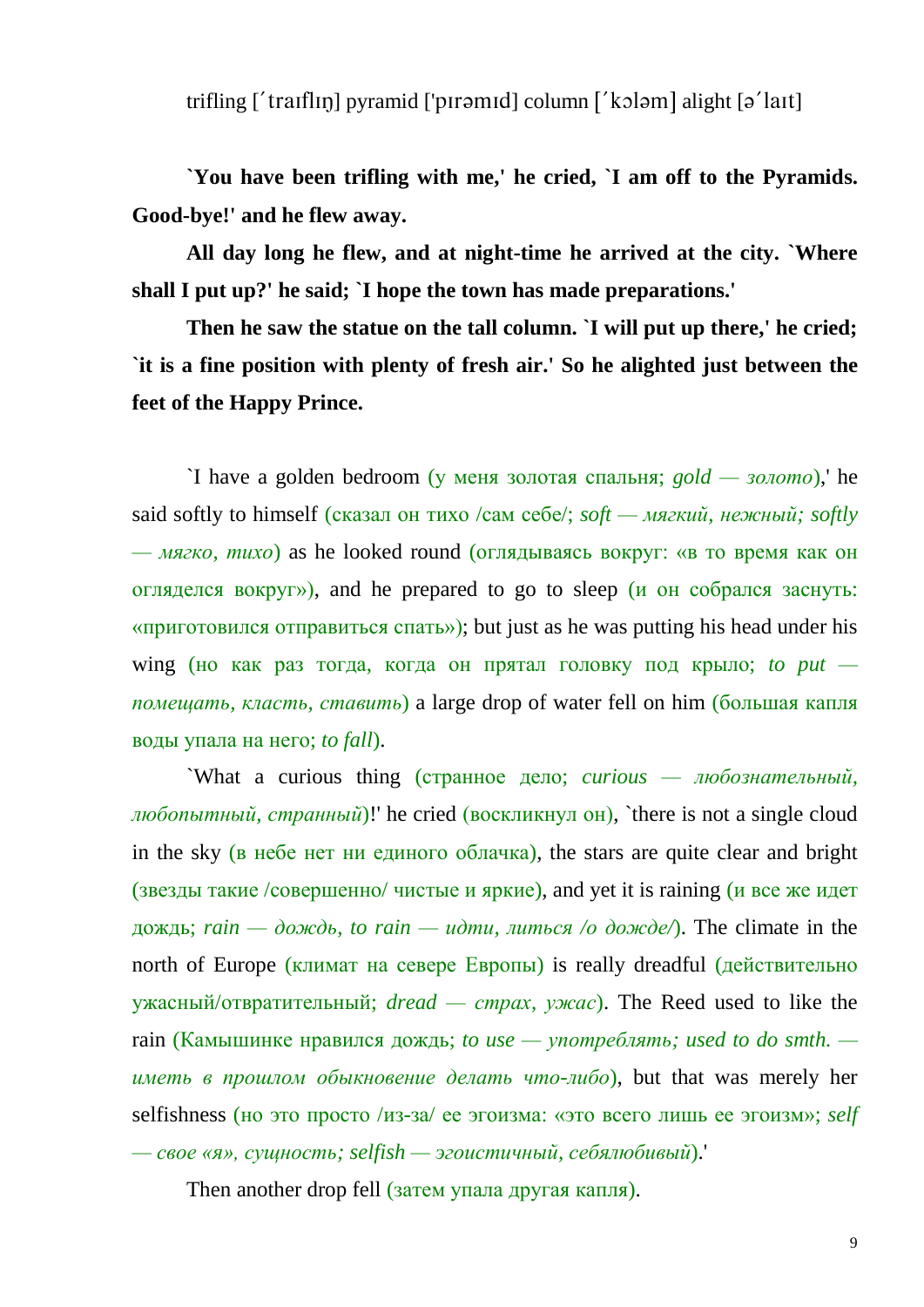curious [' $kiv(ə)rsj$ ] climate [' $klanntj$ ] dreadful [' $dredf(ə)lj$ ] selfishness  $['selfif'$ 

**`I have a golden bedroom,' he said softly to himself as he looked round, and he prepared to go to sleep; but just as he was putting his head under his wing a large drop of water fell on him.**

**`What a curious thing!' he cried, `there is not a single cloud in the sky, the stars are quite clear and bright, and yet it is raining. The climate in the north of Europe is really dreadful. The Reed used to like the rain, but that was merely her selfishness.'**

**Then another drop fell.**

`What is the use of a statue (какая же польза от статуи; *use употребление; польза, толк*) if it cannot keep the rain off (если она не может защитить от дождя; *to keep off — держать в отдалении*)?' he said; `I must look for a good chimney-pot (я должен поискать /хороший/удобный/ дымоход; *to look for — искать, подыскивать*),' and he determined to fly away (и он решил улететь; *to determine — определять; принимать решение*).

But before he had opened his wings (но прежде чем он расправил /свои/ крылья; *to open — открывать, раскрывать*), a third drop fell (упала третья капля), and he looked up (и он взглянул наверх), and saw — Ah! what did he see (и увидел — ах, что же он увидел)?

The eyes of the Happy Prince (глаза Счастливого Принца) were filled with tears (были наполнены слезами), and tears were running down his golden cheeks (и слезы катились: «бежали вниз» по его золотым щекам). His face was so beautiful in the moonlight (его лицо было настолько прекрасным в лунном свете) that the little Swallow was filled with pity (что маленький Ласточка преисполнился: «был наполнен» жалостью; *to fill — наполнять, переполнять*).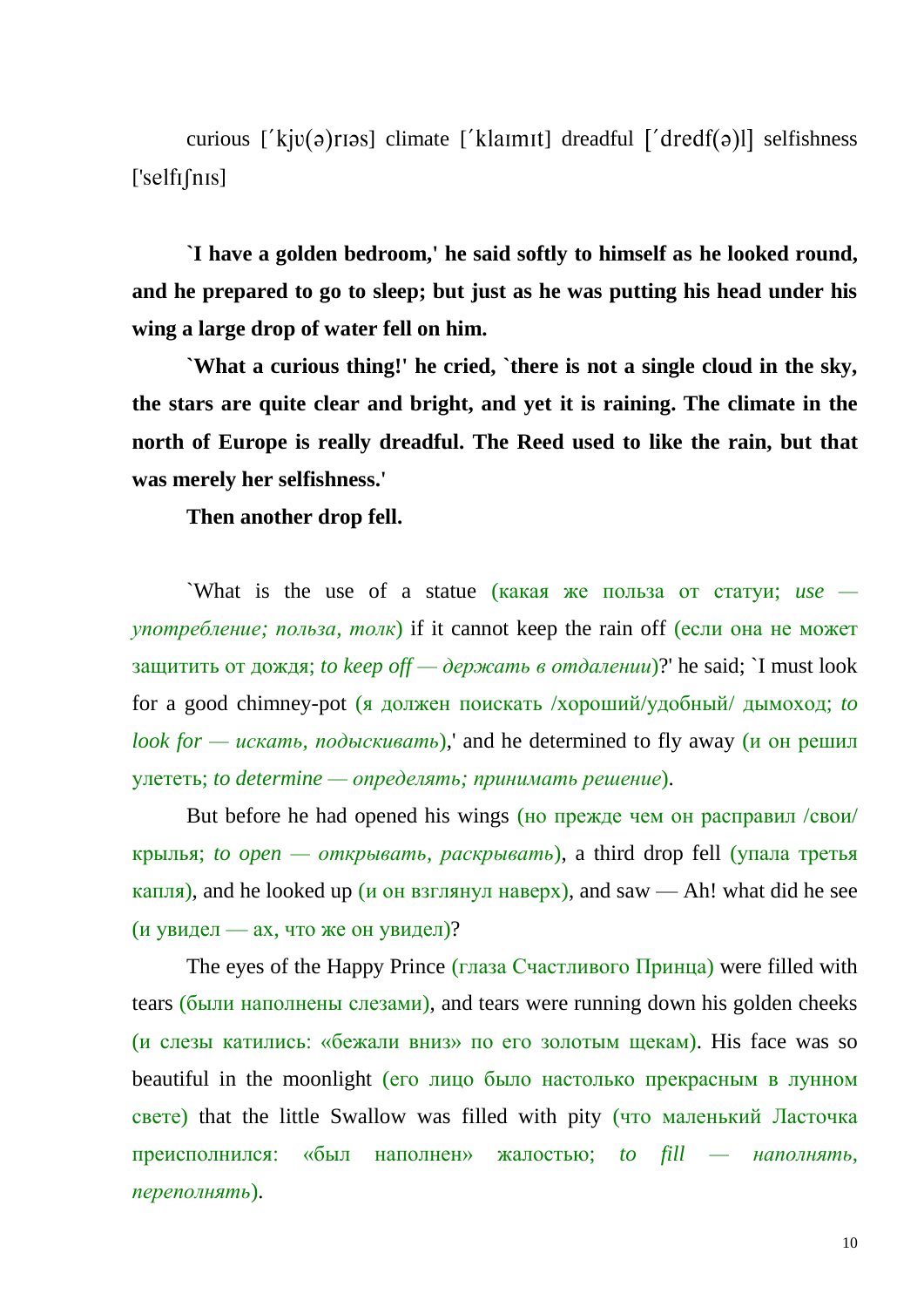`Who are you (кто ты)?' he said.

`I am the Happy Prince.'

chimney  $\lceil \text{t} \rceil$  the  $\lceil \text{d} \rceil$  determine  $\lceil \text{d} \rceil$  to  $\lceil \text{t} \rceil$  and  $\lceil \text{t} \rceil$  if  $\lceil \text{t} \rceil$ 

**`What is the use of a statue if it cannot keep the rain off?' he said; `I must look for a good chimney-pot,' and he determined to fly away.**

**But before he had opened his wings, a third drop fell, and he looked up, and saw — Ah! what did he see?**

**The eyes of the Happy Prince were filled with tears, and tears were running down his golden cheeks. His face was so beautiful in the moonlight that the little Swallow was filled with pity.**

**`Who are you?' he said.**

**`I am the Happy Prince.'**

`Why are you weeping then (почему же ты тогда плачешь)?' asked the Swallow (спросил Ласточка); you have quite drenched me (ты совсем промочил меня насквозь /своими слезами/; *to drench — пропитывать влагой, смачивать*).'

`When I was alive (когда я был жив) and had a human heart (и /у меня/ было человеческое сердце),' answered the statue (ответила статуя), `I did not know what tears were (я не знал, что такое слезы), for I lived in the palace of Sans-Souci (потому что я жил во дворце Сан-Суси; *sans-souci — фр. беспечный, беззаботный; тж. Sanssouci — летний дворец Фридриха Великого, Короля Прусского в Потсдаме под Берлином, по красоте соперничающий с Версалем*), where sorrow is not allowed to enter (куда печали/горю не позволено = *запрещено* входить; *to allow — позволять, разрешать*). In the daytime I played with my companions in the garden (днем я играл со своими товарищами в саду), and in the evening I led the dance in the Great Hall (а вечером я был первым на танцах в Большом Зале; *to lead the*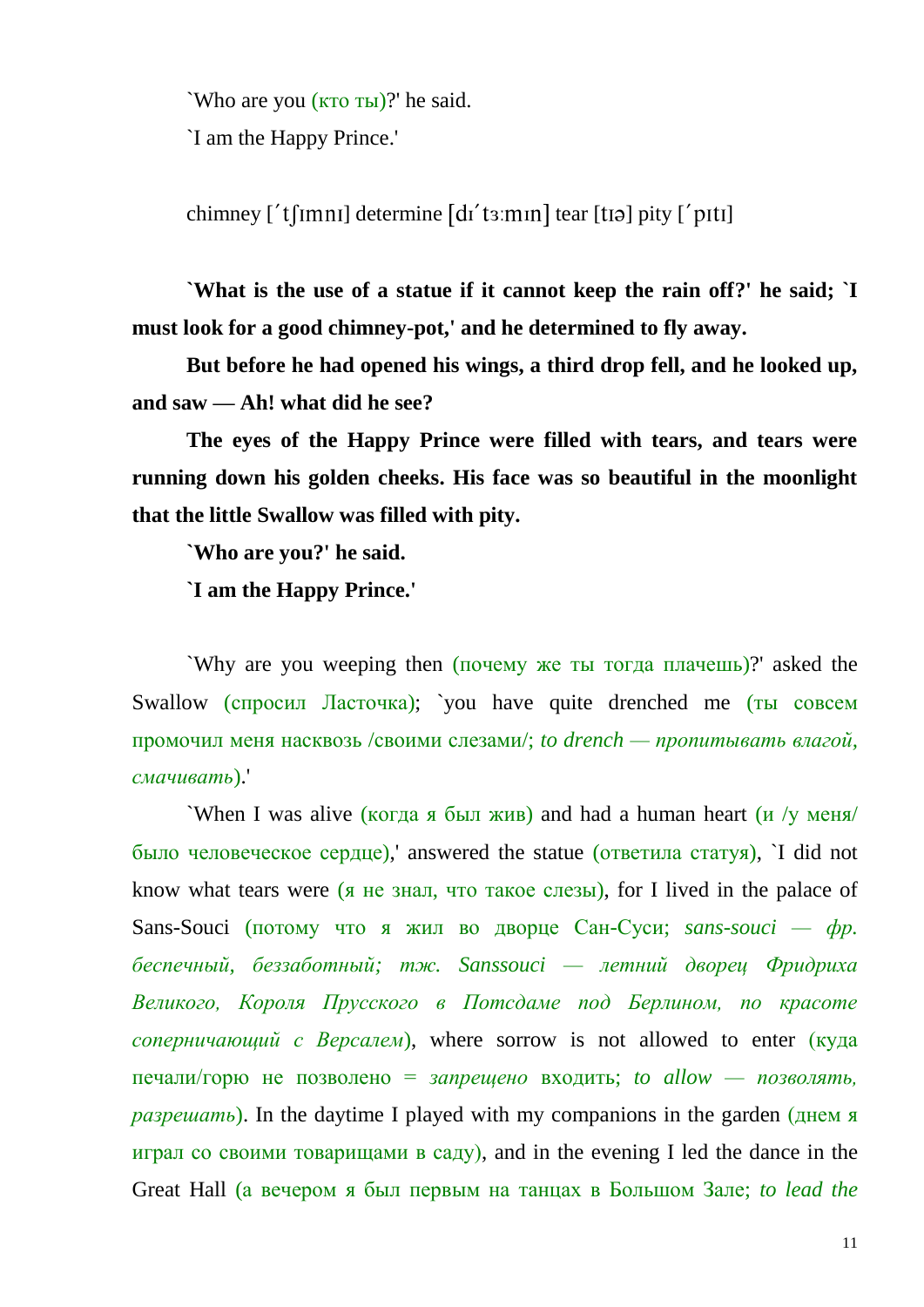*dance — вести, возглавлять танец; играть главную роль, to lead — вести,*   $p\gamma\kappa\omega\omega\omega m\omega$ ; *dance* — *maneu*). Round the garden ran a very lofty wall (**BOKPY**) сада тянулась очень высокая стена = сад был обнесен очень высокой стеной; *to run — бежать; простираться, расстилаться, тянуться; lofty — очень высокий*), but I never cared to ask (но я никогда так и не удосужился спросить; *to care — заботиться, беспокоиться, иметь желание*) what lay beyond it (что находится/расположено за ней; *to lie — лежать*), everything about me was so beautiful (все вокруг меня было настолько прекрасным).

human  $\lceil \int$ hju:mən $\lceil \int$  sorrow  $\lceil \int$  sorrow  $\lceil \int$  allow  $\lceil \int$  and  $\lceil \int$  beyond  $\lceil \ln \int$  independently

**`Why are you weeping then?' asked the Swallow; `you have quite drenched me.'**

**`When I was alive and had a human heart,' answered the statue, `I did not know what tears were, for I lived in the palace of Sans-Souci, where sorrow is not allowed to enter. In the daytime I played with my companions in the garden, and in the evening I led the dance in the Great Hall. Round the garden ran a very lofty wall, but I never cared to ask what lay beyond it, everything about me was so beautiful.**

My courtiers called me the Happy Prince (мои придворные называли меня Счастливым Принцем; *to call — звать, называть*), and happy indeed I was (и я действительно был счастлив), if pleasure be happiness (если удовольствие можно назвать счастьем). So I lived (так я жил), and so I died (и так я умер). And now that I am dead (*и* теперь, когда я мертв) they have set me up here (они вознесли меня сюда: «они поставили меня здесь высоко») so high that I can see (так высоко, что я могу видеть) all the ugliness and all the misery of my city (всю мерзость и все страдания моего города; *ugly — безобразный, уродливый, ugliness — уродство, омерзительность*), and though my heart is made of lead (и, хотя мое сердце и сделано из свинца) yet I cannot choose but weep (я не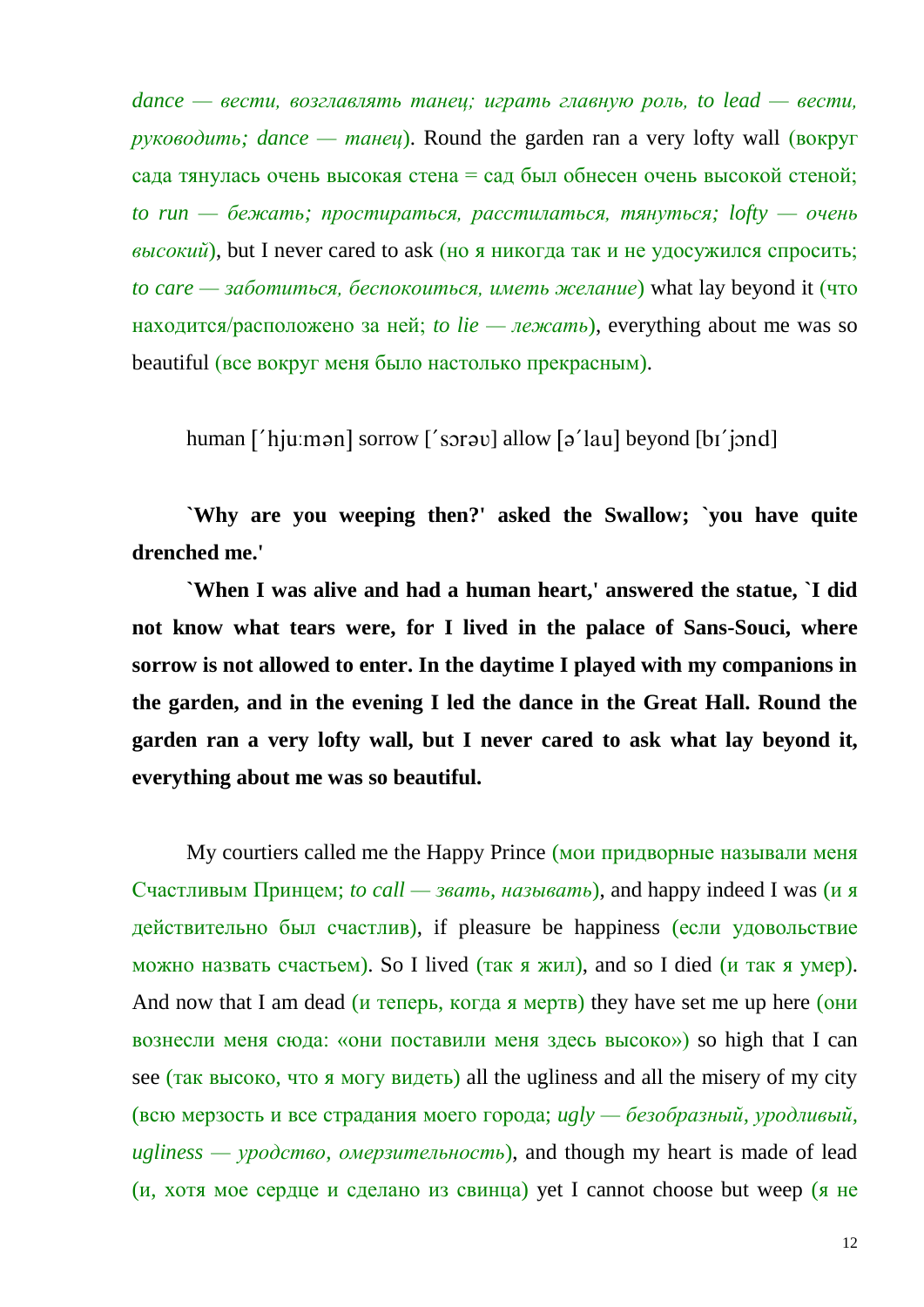могу не плакать: «я не могу выбрать кроме как плакать»; *to choose выбирать, иметь свободу выбора*).'

`What, is he not solid gold (вот как, разве он не из чистого/цельного золота; *solid — твердый; чистый, однородный*)?' said the Swallow to himself (подумал Ласточка про себя). He was too polite (он был слишком вежливым) to make any personal remarks out loud (чтобы произносить вслух какие-либо замечания, касающиеся личности собеседника: «личные замечания»; *personal — личный, задевающий личность, loud — громко*).

pleasure [' $p$ le $q$ ə] misery [' $m$ ız $(q)$ rı] lead [led] polite [pə'laɪt]

**My courtiers called me the Happy Prince, and happy indeed I was, if pleasure be happiness. So I lived, and so I died. And now that I am dead they have set me up here so high that I can see all the ugliness and all the misery of my city, and though my heart is made of lead yet I cannot choose but weep.'**

**`What, is he not solid gold?' said the Swallow to himself. He was too polite to make any personal remarks out loud.**

`Far away (/там/, далеко),' continued the statue (продолжала статуя) in a low musical voice (тихим мелодичным голосом; *low — низкий*), `far away in a little street (далеко, на маленькой улочке) there is a poor house (/стоит/ один бедный дом). One of the windows is open (одно из окон открыто), and through it (и сквозь него = и в нем) I can see a woman seated at a table (и вижу: «могу видеть» женщину, сидящую за столом). Her face is thin and worn (ее лицо худое и изможденное; *to wear — носить /об одежде/; изнашивать; worn изношенный; усталый*), and she has coarse, red hands (и руки у нее загрубевшие, красные), all pricked by the needle (все исколотые иглой; *to prick — колоть*), for she is a seamstress (потому что она швея; *seam — шов*). She is embroidering passion-flowers (она вышивает страстоцветы; *passion страсть, пыл; flower — цветок*) on a satin gown (на атласном платье) for the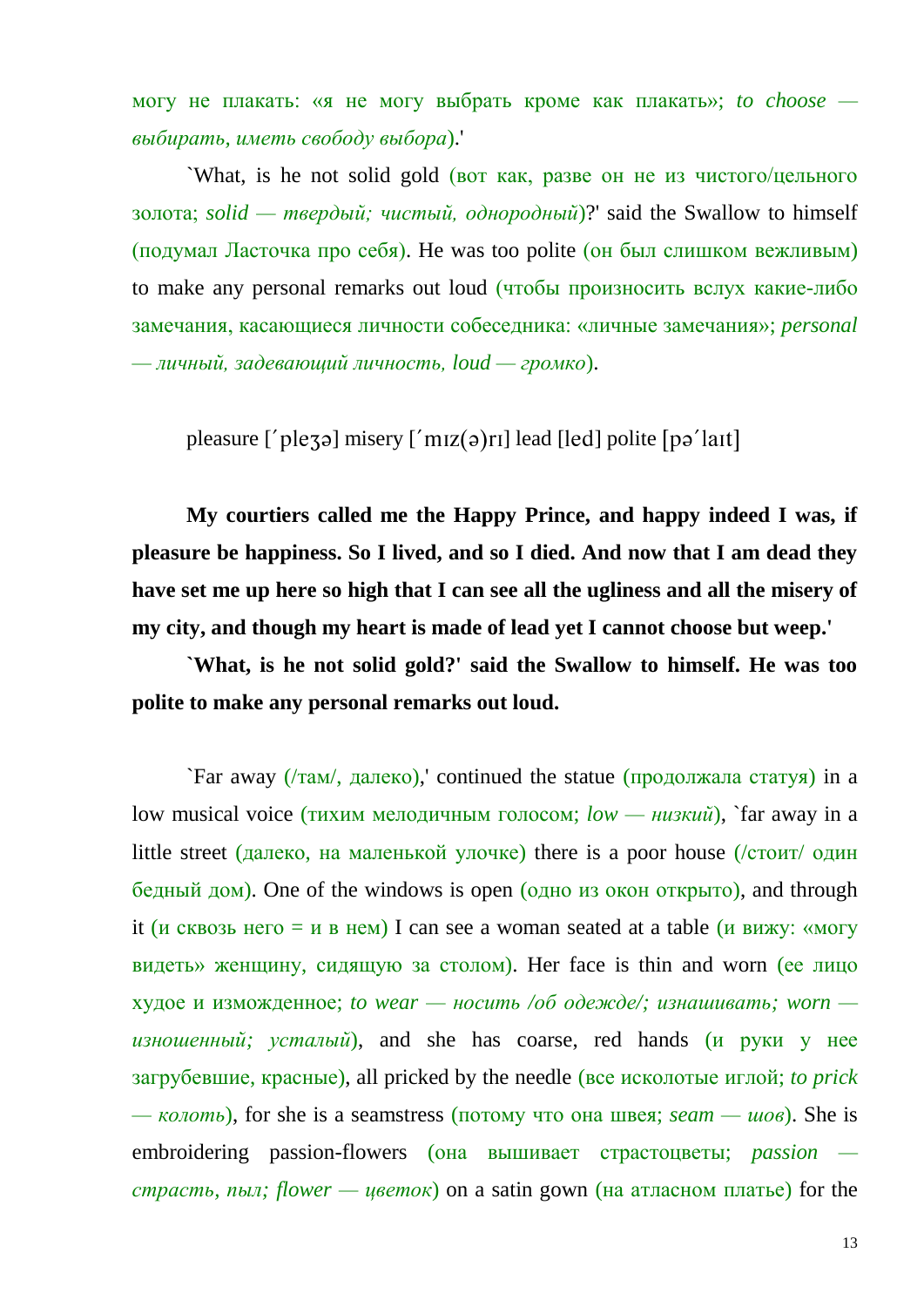loveliest of the Queen's maids-of-honour (для прекраснейшей из фрейлин Королевы; *maid — служанка, девушка; honour — честь, почет*) to wear at the next Court-ball (чтобы носить на ближайшем придворном балу = /которое та/ наденет на ближайший придворный бал; *next — следующий; court — двор*).

continue [kan'tɪnju:] coarse [kɔ:s] seamstress ['si:mstrɪs] maid of honour  $[$  merdəv'ənə]

**`Far away,' continued the statue in a low musical voice, `far away in a little street there is a poor house. One of the windows is open, and through it I can see a woman seated at a table. Her face is thin and worn, and she has coarse, red hands, all pricked by the needle, for she is a seamstress. She is embroidering passion-flowers on a satin gown for the loveliest of the Queen's maids-of-honour to wear at the next Court-ball.**

In a bed in the corner of the room (в кроватке, в углу комнаты) her little boy is lying ill (лежит ее больной сынок; *to lie ill — быть больным, лежать в постели*). He has a fever (у него жар/лихорадка), and is asking for oranges (и он просит апельсинов). His mother has nothing to give him ( $\gamma$  его матери нет ничего, что ему дать) but river water (кроме речной воды), so he is crying (и поэтому он плачет). Swallow, Swallow, little Swallow, will you not bring her the ruby (маленький Ласточка, не отнесешь ли ты ей рубин) out of my sword-hilt (из рукоятки моей шпаги)? My feet are fastened to this pedestal (мои ноги прикованы к этому пьедесталу; *to fasten — связывать, прикреплять*) and I cannot move (и я не могу двигаться).'

fever  $[$  fi:və] orange  $[$  orind<sub>3</sub>] fasten  $[$  fa:s(ə)n] pedestal  $[$  pedistl]

**In a bed in the corner of the room her little boy is lying ill. He has a fever, and is asking for oranges. His mother has nothing to give him but river**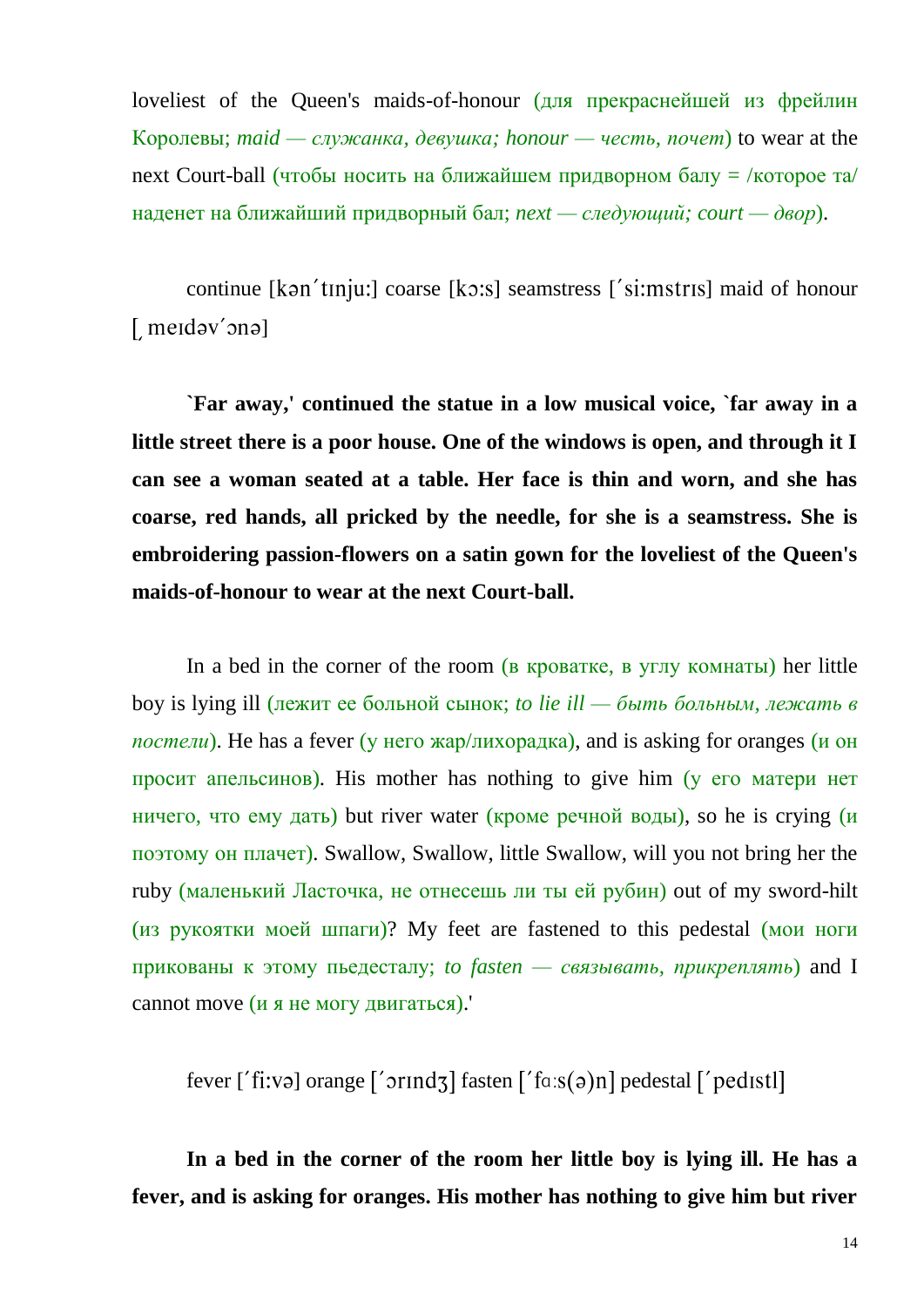**water, so he is crying. Swallow, Swallow, little Swallow, will you not bring her the ruby out of my sword-hilt? My feet are fastened to this pedestal and I cannot move.'**

`I am waited for in Egypt (меня ждут: «я ожидаем» в Египте),' said the Swallow. `My friends are flying up and down the Nile (мои друзья летают /над/ Нилом; *up and down — вверх и вниз, взад и вперед, повсюду*), and talking to the large lotus-flowers (и болтают/разговаривают с огромными цветами лотоса). Soon they will go to sleep (вскоре они заснут) in the tomb of the great King (в гробнице Великого Царя; *tomb — могила, склеп*). The King is there himself (там /лежит/ сам Царь) in his painted coffin (в /своем/ разноцветном/разрисованном гробу; *to paint — красить, раскрашивать, paint*   $-\kappa$ раска). He is wrapped in yellow linen (он завернут в желтые /льняные/ полотна; *to wrap — окутывать, обертывать*), and embalmed with spices (и набальзамирован ароматными травами; *spice — специя, пряность; balm бальзам*). Round his neck (на его шее: «вокруг его шеи») is a chain of pale green jade (ожерелье: «цепь» из бледно-зеленого нефрита), and his hands are like withered leaves (и руки его похожи на высохшие листья; *to wither — вянуть, сохнуть*).'

`Swallow, Swallow, little Swallow,' said the Prince, `will you not stay with me (не останешься ли ты со мной) for one night (на одну ночь), and be my messenger (и /не/ будешь ли моим посланцем; *messenger — связной, посыльный, гонец*)? The boy is so thirsty (мальчик так хочет пить: «такой  $\kappa$ аждущий»; *thirst — жажда; thirsty — испытывающий жажду*), and the mother so sad (*и* /его/ мать так печальна).

Egypt  $\lceil \cdot \frac{1}{\text{depth}} \rceil$  tomb  $\lceil \text{tu} : \text{m} \rceil$  coffin  $\lceil \cdot \frac{1}{\text{depth}} \rceil$  embalmed  $\lceil \text{tm} \cdot \text{ba} : \text{md} \rceil$ 

**`I am waited for in Egypt,' said the Swallow. `My friends are flying up and down the Nile, and talking to the large lotus-flowers. Soon they will go to**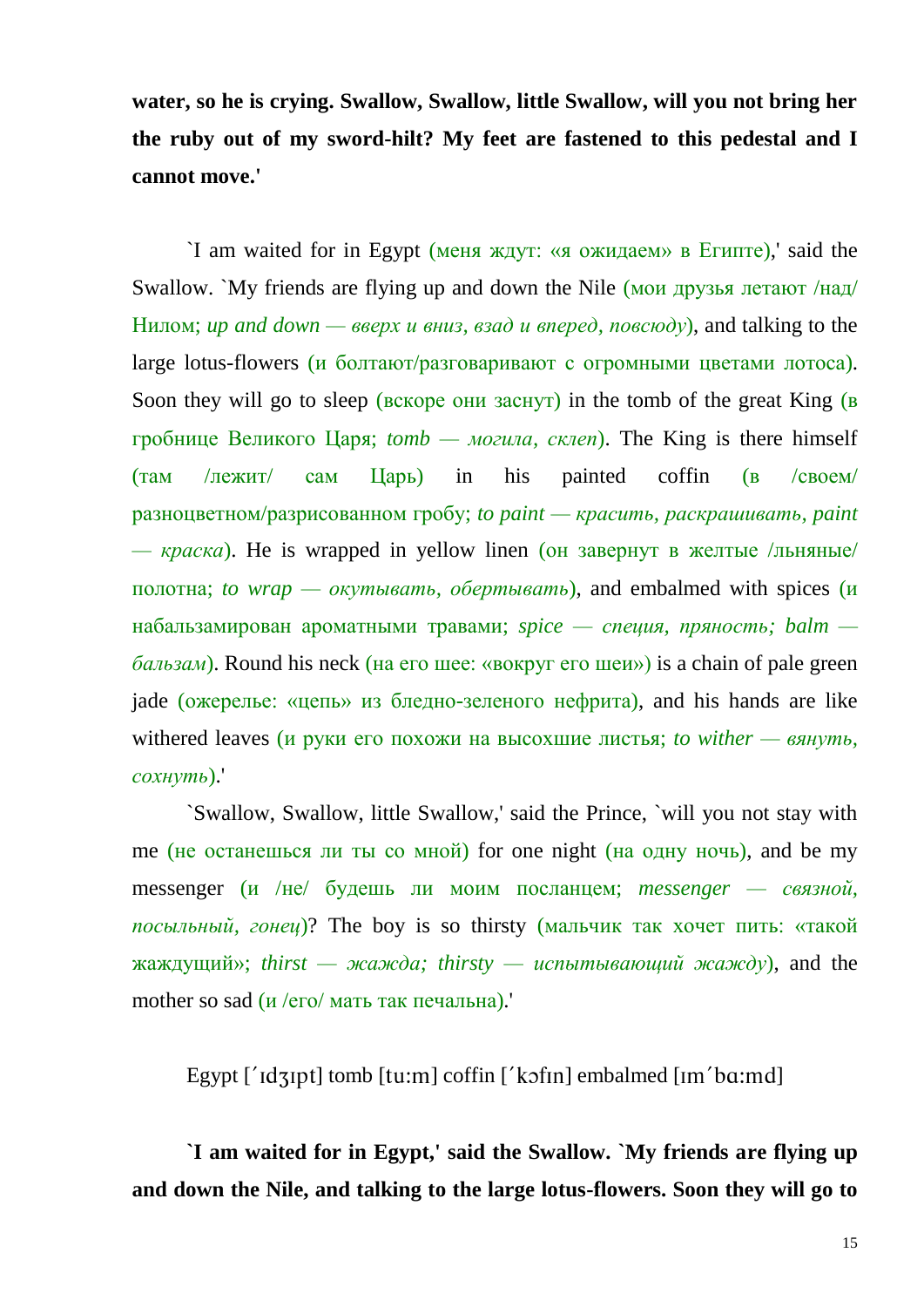**sleep in the tomb of the great King. The King is there himself in his painted coffin. He is wrapped in yellow linen, and embalmed with spices. Round his neck is a chain of pale green jade, and his hands are like withered leaves.'**

**`Swallow, Swallow, little Swallow,' said the Prince, `will you not stay with me for one night, and be my messenger? The boy is so thirsty, and the mother so sad.'**

`I don't think I like boys (не думаю, что мне нравятся мальчишки),' answered the Swallow (ответил Ласточка). Last summer (прошлым летом), when I was staying on the river (когда я проводил время = *жил* у реки; *to stay — оставаться, не уходить, гостить*), there were two rude boys (были там два грубых мальчика), the miller's sons (сыновья мельника; *mill — мельница, to mill — молоть*), who were always throwing stones at me (которые постоянно: «всегда» швыряли в меня камни; *to throw — бросать*). They never hit me, of course (конечно, они ни разу не попали в меня; *never — никогда; вовсе не; to hit — ударять; попадать в цель*); we swallows fly far too well for that (мы, ласточки, слишком хорошо летаем для этого = чтобы такое могло случиться), and besides, I come of a family  $(u, k)$  кроме того, я происхожу из семьи) famous for its agility (известной своей подвижностью/проворством; *famous знаменитый, прославленный; agile — проворный; быстрый*); but still, it was a mark of disrespect (но все же это было непочтительно: «это был признак неуважения»; *mark — знак, штамп, показатель; respect — уважение, почтение*).'

But the Happy Prince looked so sad (но Счастливый Принц выглядел таким печальным) that the little Swallow was sorry (что маленький Ласточка пожалел /его/; *sorry — сожалеющий*). `It is very cold here (здесь очень холодно),' he said; `but I will stay with you for one night (но я останусь с тобой на одну ночь), and be your messenger ( $\mu$  буду твоим гонцом).

`Thank you, little Swallow,' said the Prince.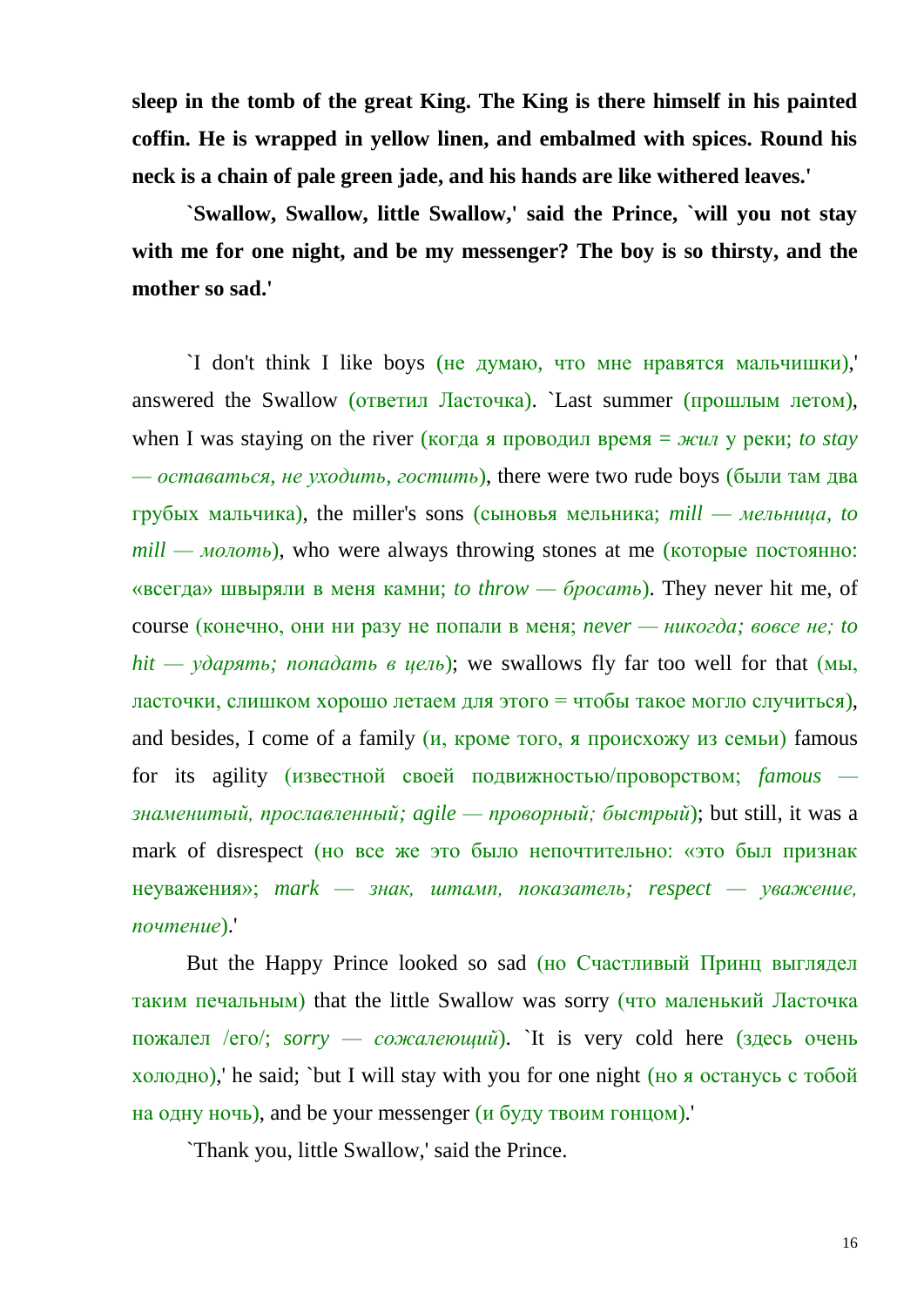## rude  $\lceil \text{ru:d} \rceil$  agility  $\lceil \text{o'dzultt} \rceil$  messenger  $\lceil \text{'mes}(\text{o}) \rceil$

**`I don't think I like boys,' answered the Swallow. `Last summer, when I was staying on the river, there were two rude boys, the miller's sons, who were always throwing stones at me. They never hit me, of course; we swallows fly far too well for that, and besides, I come of a family famous for its agility; but still, it was a mark of disrespect.'**

**But the Happy Prince looked so sad that the little Swallow was sorry. `It is very cold here,' he said; `but I will stay with you for one night, and be your messenger.'**

**`Thank you, little Swallow,' said the Prince.**

So the Swallow picked out the great ruby (тогда Ласточка выклевал/сковырнул большой рубин; *to pick — выбирать; ковырять; клевать*) from the Prince's sword (из /рукоятки/ шпаги Принца), and flew away with it (и улетел с ним) in his beak  $\ell$  держа его/ в своем клюве) over the roofs of the town (над крышами города = городскими крышами).

He passed by the cathedral tower (он пролетел мимо башни собора; *to pass — идти, проходить мимо*), where the white marble angels were sculptured (где /были установлены/ ангелы /которые/ были высечены из белого мрамора; *sculpture — скульптура, to sculpture — ваять, лепить, высекать*). He passed by the palace (он пролетел мимо дворца) and heard the sound of  $d$ ancing (*и услышал звуки танцев* = танцевальной музыки; *to hear*; *dance танец, пляска*). A beautiful girl came out on the balcony with her lover (прекрасная девушка вышла на балкон со своим возлюбленным; *to come*).

`How wonderful the stars are (как изумительны/чудесны звезды),' he said to her (сказал он ей), and how wonderful is the power of love (и как изумительна/удивительна сила любви)!'

`I hope my dress will be ready in time (я надеюсь, что мое платье будет готово вовремя) for the State-ball (к придворному: «государственному» балу;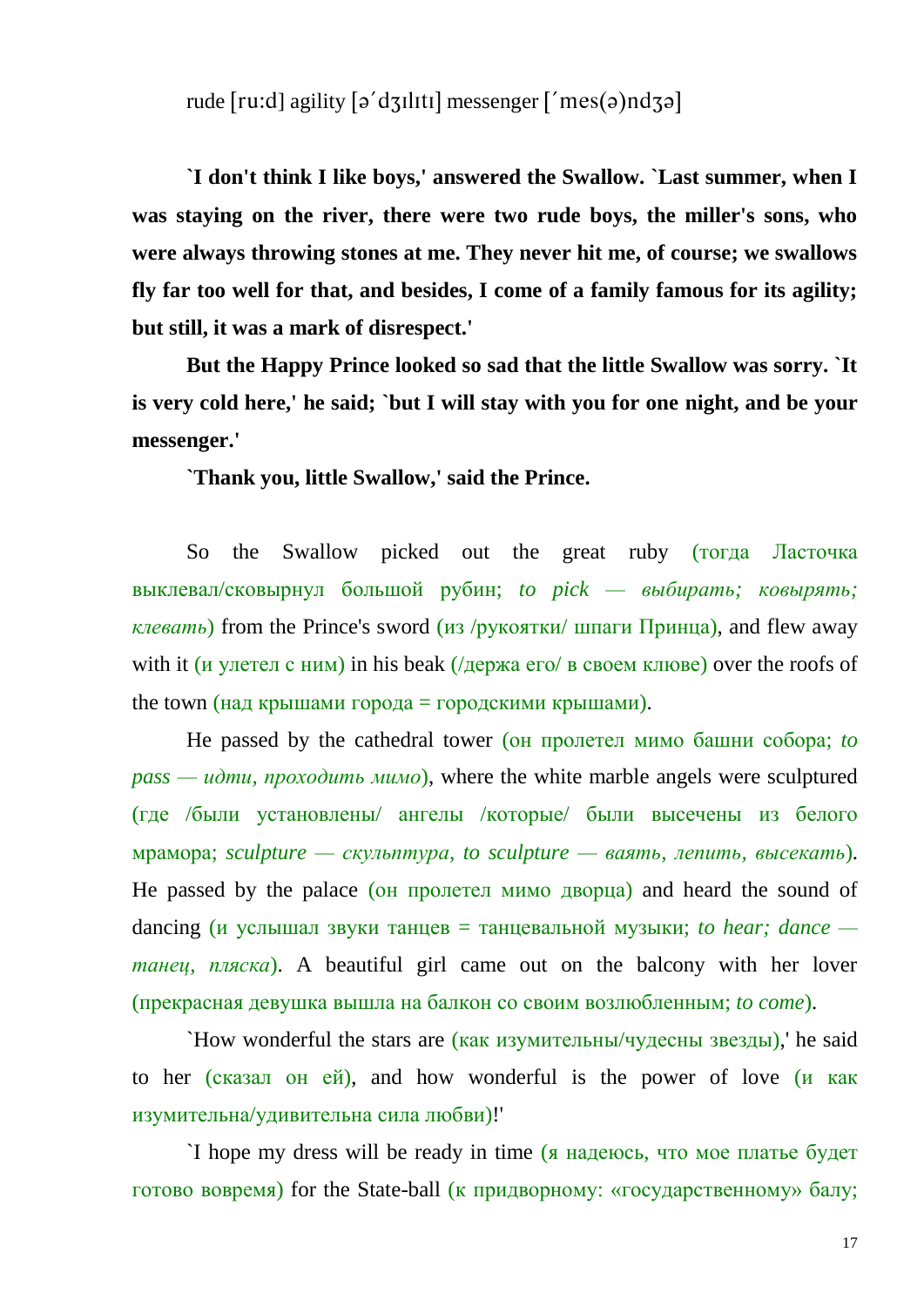*state — государство*),' she answered (ответила она); `I have ordered passionflowers to be embroidered on it (я приказала, чтобы на нем были вышиты страстоцветы); but the seamstresses are so lazy (но швеи такие ленивые).'

cathedral  $[k\phi'\theta$ : dral] sculpture  $[k\phi'\theta']$  balcony  $[k\phi'\theta']$  embroider  $[Im'broida]$ 

**So the Swallow picked out the great ruby from the Prince's sword, and flew away with it in his beak over the roofs of the town.**

**He passed by the cathedral tower, where the white marble angels were sculptured. He passed by the palace and heard the sound of dancing. A beautiful girl came out on the balcony with her lover.**

**`How wonderful the stars are,' he said to her, and how wonderful is the power of love!'**

**`I hope my dress will be ready in time for the State-ball,' she answered; `I have ordered passion-flowers to be embroidered on it; but the seamstresses are so lazy.'**

He passed over the river (он пролетел над рекой), and saw the lanterns (и увидел фонари; *to see*) hanging to the masts of the ships (висящие на мачтах кораблей; *to hang — вешать; висеть*). He passed over the Ghetto (он пролетел над Гетто; *Ghetto — /еврейское/ гетто*), and saw the old jews bargaining with each other (и увидел старых евреев, торгующихся друг с другом; *bargain торговая сделка, договор; to bargain — торговаться; заключить сделку; договориться*), and weighing out money in copper scales (и отвешивающих деньги на медных весах; *weight — вес, to weigh — взвешивать; to weigh out отвешивать, развешивать*). At last he came to the poor house (наконец он подлетел к тому самому бедному/убогому дому) and looked in (и заглянул внутрь). The boy was tossing feverishly on his bed (мальчик метался лихорадочно на своей постели; *to toss — подбрасывать; беспокойно*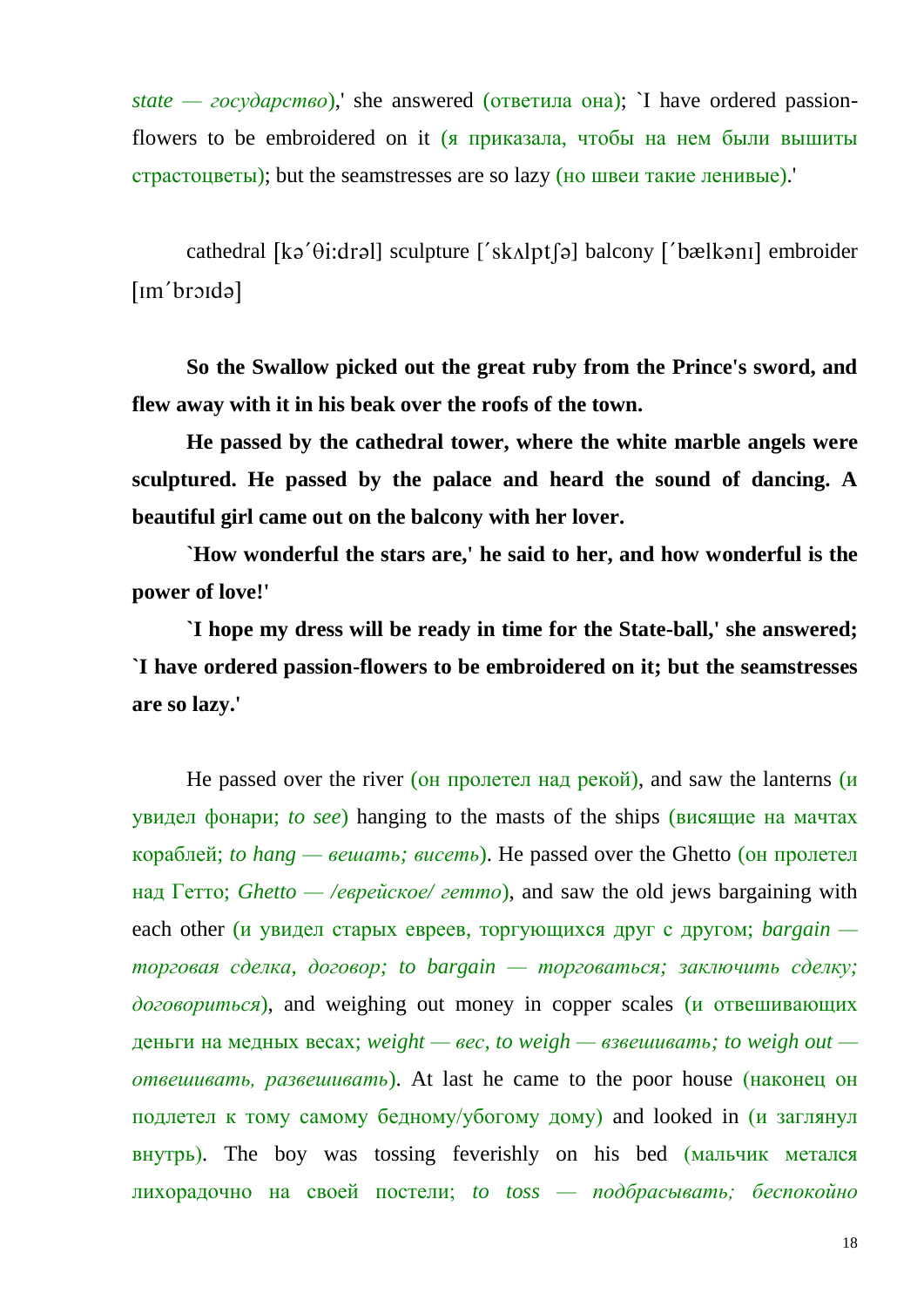*метаться /о больном/*), and the mother had fallen asleep (а мать заснула; *to fall asleep — заснуть; to fall — падать; впадать /в какое-либо состояние/; asleep — спящий*), she was so tired (настолько она устала: «она была такой усталой»). In he hopped (он впорхнул внутрь /комнаты/; *to hop — прыгать*, *подпрыгивать*), and laid the great ruby on the table (и положил большой рубин на стол; *to*  $lay - k \cdot \text{r}$  *knacmb*) beside the woman's thimble (рядом с наперстком женщины). Then he flew gently round the bed (затем он осторожно облетел вокруг кровати; *gently — мягко, тихо, легко*), fanning the boy's forehead with his wings (обмахивая лоб мальчика своими крыльями; *fan — веер, опахало; to fan — обмахивать*).

`How cool I feel (как прохладно /я себя чувствую/),' said the boy, `I must be getting better (я, должно быть, выздоравливаю; *to get better поправляться после болезни: «становиться лучше»*);' and he sank into a delicious slumber (и он погрузился в сладостную дремоту; *to sink погружаться; тонуть; delicious — восхитительный*).

mast [ma:st] bargain ['ba:gin] weighing ['wein] thimble  $[$ ' $\theta$ imb( $\theta$ )]] forehead  $[$  formd, 'fo:hed] delicious  $\left[$  dr' $\right]$  $\left[$   $\right]$ 

**He passed over the river, and saw the lanterns hanging to the masts of the ships. He passed over the Ghetto, and saw the old jews bargaining with each other, and weighing out money in copper scales. At last he came to the poor house and looked in. The boy was tossing feverishly on his bed, and the mother had fallen asleep, she was so tired. In he hopped, and laid the great ruby on the table beside the woman's thimble. Then he flew gently round the bed, fanning the boy's forehead with his wings.**

**`How cool I feel,' said the boy, `I must be getting better;' and he sank into a delicious slumber.**